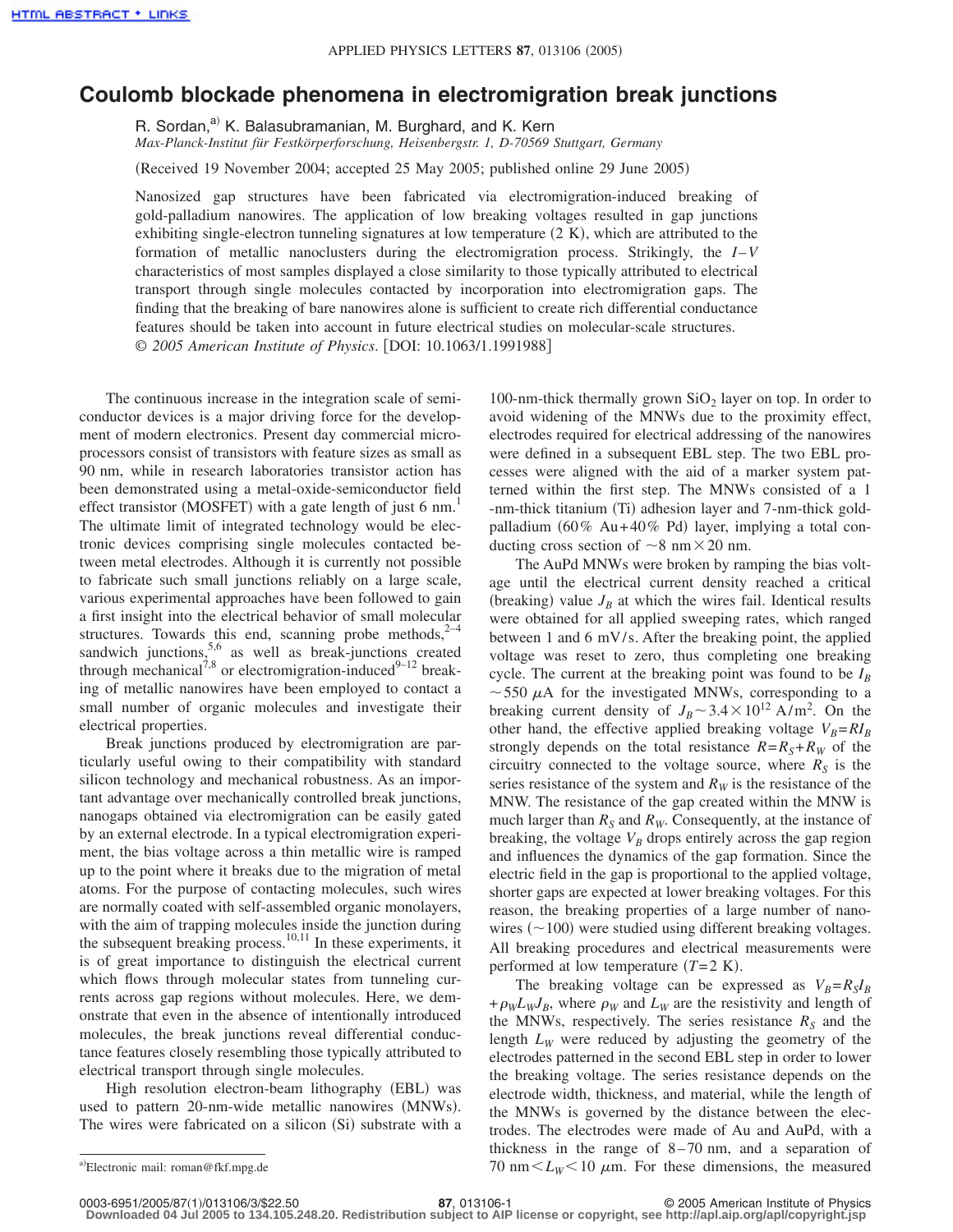

FIG. 1. SEM images of AuPd nanowires broken at (a)  $V_B$ =1.0 V, (b)  $V_B$  $=1.2$  V, and (c)  $V_B$ =3.1 V. The gaps are located in the vicinity of cathode. The scale bar applies to all three images.

breaking voltages were in the range 1  $V < V_B < 50$  V.

The dependence of gap size on the breaking voltage was studied by scanning electron microscopy (SEM). In case of small breaking voltages ( $V_B \sim 1$  V), the obtained gaps were too small to be resolved by SEM [Fig.  $1(a)$ ]. A very small low-bias resistance was found after the break  $[65 \text{ k}\Omega$  for the sample shown in Fig.  $1(a)$ ], suggesting a gap size in the sub-nanometer range. By comparison, slightly larger breaking voltages ( $V_B \sim 1.2$  V) resulted in larger gaps ( $\sim 10$  nm), which could be resolved by SEM [Fig. 1(b)]. Inspection of the gap region reveals that it still contains metal, most likely in the form of very small clusters (a few nanometers in size).<sup>13</sup> Under these breaking conditions, the electric field in the gap is apparently not sufficient to completely separate the metal clusters in proximity to the ends of the broken wire. The presence of the clusters explains why the low-bias resistance ( $\sim$  500 k $\Omega$ ) is considerably smaller than the resistance estimated for direct tunnelling across the 10 nm wide gap  $($  > 1 G $\Omega$ ). Indeed, the electrical properties of the break junctions resemble those of short gaps incorporating metallic islands which are introduced after the formation of the gaps.<sup>14–16</sup> Finally, for breaking voltages larger than 2.5 V, the electric field in the gap creates a sufficiently strong electron wind to completely disrupt the wire. Hence, upon wire failure, the electrical current drops to a very low level. *I*–*V* curves measured after the break reveal featureless tunneling behavior with a typical low-bias resistance in the range above 1 G $\Omega$ . SEM images of such samples display relatively large gaps  $(\sim 20 \text{ nm})$ , with no detectable inclusion of metal clusters [Fig.  $1(c)$ ].

The small gaps obtained with  $V_B < 2.5$  V were further investigated due to their relevance for contacting small molecules. These samples showed stable and reproducible electrical behavior. Figure  $2(b)$  depicts a  $I-V$  curve of the sample whose breaking characteristic is shown in Fig.  $2(a)$ . The current fluctuations at voltages exceeding the breaking voltage used in the first cycle  $(1.2 \text{ V})$  are assigned to tiny reorganizations of the metal clusters inside the gap, caused by the electron flow. Upon ramping the bias voltage above  $\sim$  1.4 V, an abrupt current decrease can be observed, which is attributed to structural rearrangements of the clusters, probably associated with the movement of clusters by the electron wind.<sup>17</sup> As a consequence, the effective gap size is increased and the tunneling current significantly reduced. Moreover, we found that under opposite bias the clusters can be moved back to their original position, whereby the previous current level is restored, consistent with other reports.<sup>18</sup> However, since the exact contact geometry is different, the features in the *I*–*V* curves are not exactly reproduced.



FIG. 2. Successive breaking characteristics of a AuPd nanowire at low temperature (2 K). Within each breaking cycle, the bias voltage is ramped up to the breaking point and reset back to zero after the break occurs. Initial  $I-V$  curve (a) is linear with a resistance of 2.1 k $\Omega$ . Second (b), third (c), fourth (d), fifth (e), and sixth (f) breaking curves pass through the breaking points of the previous cycle, confirming that the break geometry did not change between successive breaks.

The number of breaking cycles (six cycles in Fig. 2) required to fully separate all clusters inside the junction and hence maximally reduce the electrical current turned out to be dependent on the breaking voltage applied within the first cycle. Lower breaking voltages led to a smaller low-bias resistance after the first break, and a larger number of breaking steps were required afterwards. It is worth to note that similar step-like breaking characteristics as in Fig. 2 were observed even if the samples were broken in one run, i.e., without resetting the bias after each cycle.

After each breaking cycle, the electrical transport properties of the obtained structures were investigated in more detail. The differential conductance measured on the sample in Fig. 2 is plotted in Fig. 3. After the first and second breaks, multiple peaks are clearly visible [Figs.  $3(b)$  and  $3(c)$ ]. The number and position of these peaks varied from sample to sample, reflecting different metal cluster configurations inside the  $\sim$ 10 nm gaps. After the third and fourth breaks [Figs.  $3(d)$  and  $3(e)$ ], the metal clusters became further separated, leading to a decrease of the background tunneling, and the appearance of a prominent gap  $(0.2 \text{ V})$  in the  $g_d$  plot (corresponding to a low-bias resistance of 42 and 630 M $\Omega$ , respectively, for the present sample). These features were reproducibly found in many samples. After the fifth break,



FIG. 3. Differential conductance  $g_d$  of the broken nanowire in Fig. 2, measured at low temperature  $(2 K)$ , before breaking  $(a)$ , and after the first  $(b)$ , second (c), third (d), fourth (e), and fifth (f) break. Curves (a)–(f) match with the respective  $I - V$  curves (a)–(f) from Fig. 2.

**Downloaded 04 Jul 2005 to 134.105.248.20. Redistribution subject to AIP license or copyright, see http://apl.aip.org/apl/copyright.jsp**